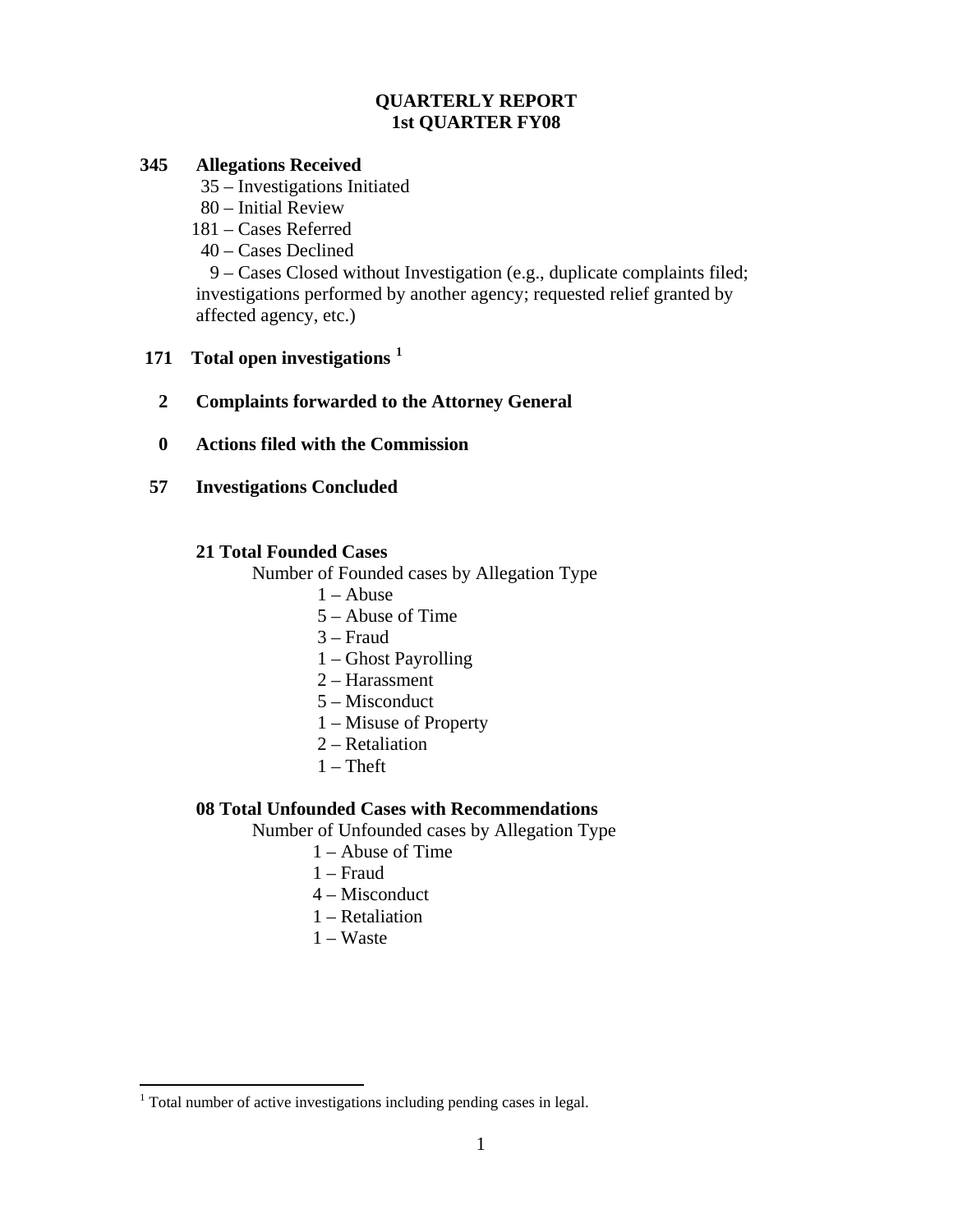#### **20 Total Unfounded Cases without Recommendations**

Number of Unfounded cases by Allegation Type

- 1 Abuse of Time
- 2 Conflict of Interest
- 3 Fraud
- 1 Ghost Payrolling
- 1 Gift Ban Violation
- 1 Harassment
- 1 Hiring Improprieties
- 2 Misappropriate/Misuse of Funds
- 4 Misconduct
- 1 Misuse of Property
- 1 Sexual Harassment
- $1$  Theft
- 1 Unethical Behavior/Practices

#### **08 Other (administrative closing)**

- 3 Fraud
- 4 Misconduct
- 1 Mismanagement

### **Cases Concluded by Agency**

- 1 Aging, Department of
- 1 Agriculture, Department of
- 1 Chicago State University
- 3 Children & Family Services, Department of
- 1 College of DuPage
- 6 Corrections, Department of
- 1 Criminal Justice Information Authority
- 4 Employment Security
- 1 Environmental Protection Agency
- 1 Governor's Office
- 1 Healthcare and Family Services, Department of
- 18 Human Services, Department of
- 2 Labor, Department of
- 1 Natural Resources, Department of
- 1 Non-State Agency
- 1 Office of Executive Inspector General
- 1 Office of the State Fire Marshall
- 1 Racing Board
- 1 Revenue, Department of
- 1 State Board of Education
- 1 Toll Highway Authority